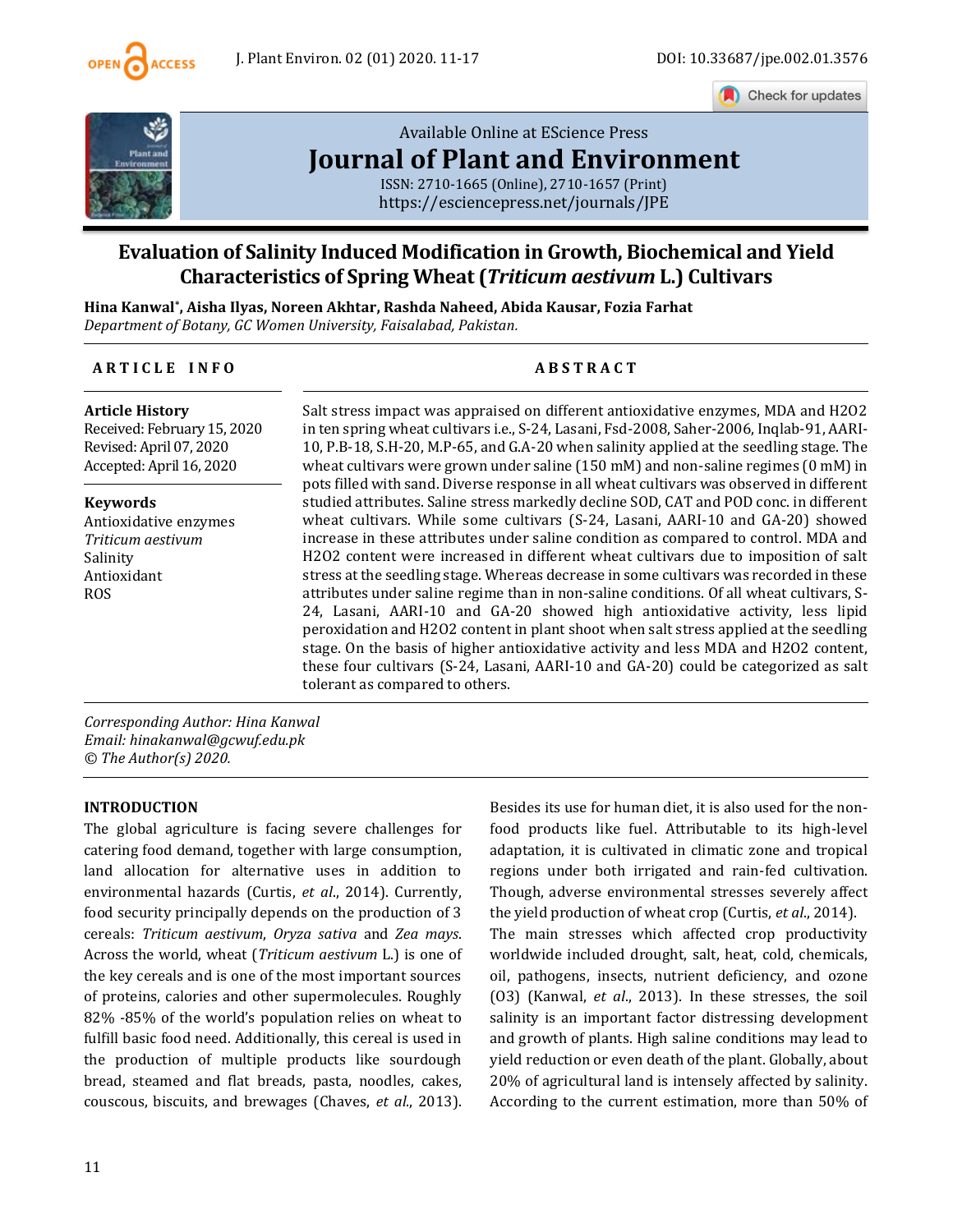cultivated land will be alkaline and saline by 2050. High salinity causes multiple damages to plants including yield reduction, decrease in growth of shoot and root eventually leads to the death (Kanwal, *et al*., 2013). Detrimental properties of high salt stress cause many changes in physiological mechanisms of plant including osmotic stress, oxidative stress, ion toxicity, and nutrient deficiency. Within plant cells, the synthesis of ROS is induced due to high salinity, and accumulation of ROS in excess amount results in oxidative damage of lipids, nucleic acids and proteins present in membranes (Gill and Tuteja, 2010).

An effective system of enzymatic and non-enzymatic antioxidants is responsible to scavenge high levels of ROS in plants (Karuppanapandian, *et al*., 2011). Under salt stress the improved activities of POX and CAT stress have been studied in salt-tolerant cultivars of wheat (Triticum aestivum) and millet (Setaria italica) seedlings. The high salt stress influences negatively to different plant developmental stages. Certain developmental periods are more responsive to salt stress including seedling emergence, germination, and flowering (Kanwal, *et al*., 2013). Osmotic and salt stresses control the delay or inhibition of seed germination and reduction in seedling growth and development (Fridovich, 1989).

The salt tolerance ability of wheat cultivars differs at different growth stages and it is reported that seedling growth stage as more sensitive to saline stress than the other growth stages (Kanwal, *et al*., 2013). Therefore, in present experiment 10 wheat genotypes were examined to observe the salt stress effect on antioxidant, MDA and H2O2 at the seedling growth stage.

#### **METHODS AND MATERIAL**

An experiment was conducted to examine the salt tolerance in 10 wheat cultivars, five newly developed (S-24, Lasani, Inqlab-91, Fsd-2008 and Saher-2006) and five candidate (AARI-10, S.H-20, P.B-18, G.A-20 and M.P-65) using antioxidants (SOD, POD and CAT), MDA and  $H_2O_2$  as selection criteria. Of these 10 cultivars, the seeds of nine cultivars (Inqlab-91, Fsd-2008, Lasani, Saher-2006, P.B-18, AARI-10, M.P-65, G.A-20 and S.H-20) were collected from the Ayub Agricultural Research Institute, Faisalabad, Pakistan and that of cv. S-24 from the Department of Botany, University of Agriculture, Faisalabad. The experiment was performed in the research area of the Botanical Garden, of University of Agriculture, Faisalabad, Pakistan. All wheat cultivars

were grown in plastic pots, each pot having diameter of 30 cm filled with 11 kg well washed river sand. Two salt (NaCl) levels (0 m*M* and 150 m*M*) prepared in full strength Hoagland's nutrient solution were applied. All pots were arranged in a completely randomized design with four replicates. after germination six plants were kept in each pot and salt stress application started after 15 days of germination and maintained throughout the experiment. Data for different attributes was recorded after 15 days of last salt stress applied at the boot stage.

#### **Malondialdehyde**

Malondialdehyde (MDA) in leaf tissues was analyzed by following the protocol of Carmak and Horst (1991). 0.1 g of fresh leaf sample was ground in 1.0 % trichloroacetic acid (5 ml) in ice to maintain temperature and then centrifuged for 10 min at 15000 g. 0.5 ml of supernatant was reacted with 3 ml of mixture of TCA and TBA comprising 0.5% thiobarbituric acid in 20 % TCA. This mixture was heated in a water bath at 95 C for 50 min. then test tubes were cooled on ice. After centrifugation, the optical density was measured at 532nm and these readings were corrected by measuring the non-specific absorbance at 600 nm and subtracting from optical densities at 532 nm.

#### **Hydrogen peroxide**

Hydrogen peroxide of the plant samples was estimated by the protocol of Velikova *et al.* (2000). Fresh leaf tissues  $(0.5 \text{ g})$  were homogenized in 5 ml of 0.1 %  $(w/v)$ trichloroacetic acid (TCA) then centrifuged for 15 min. To the 0.5 ml of supernatant, 0.5 ml of phosphate buffer of pH 7.0- and 1-ml potassium iodide was added. Then vortexed it and its absorbance were measured at 390 nm by using a UV visible spectrophotometer (IRMECO U-2020).

#### **Activities of antioxidant enzymes**

The extraction of antioxidant enzymes (SOD, POD and CAT) was done by grinding 0.5 g fresh leaf in 5 ml potassium phosphate buffer (50 mM) having pH 7.8 in ice bath. This homogenized material was centrifuged for 15 min at 10 000 g at 4 °C. The supernatant was used for enzymes assays activities. Superoxide dismutase (SOD) activity was estimated by appraising enzyme's extract ability to inhibit the photochemical reduction of NBT (nitroblue tetrazolium) at 560 nm following the protocol of Beauchamp and Fridovich (1971). Peroxidase (POD)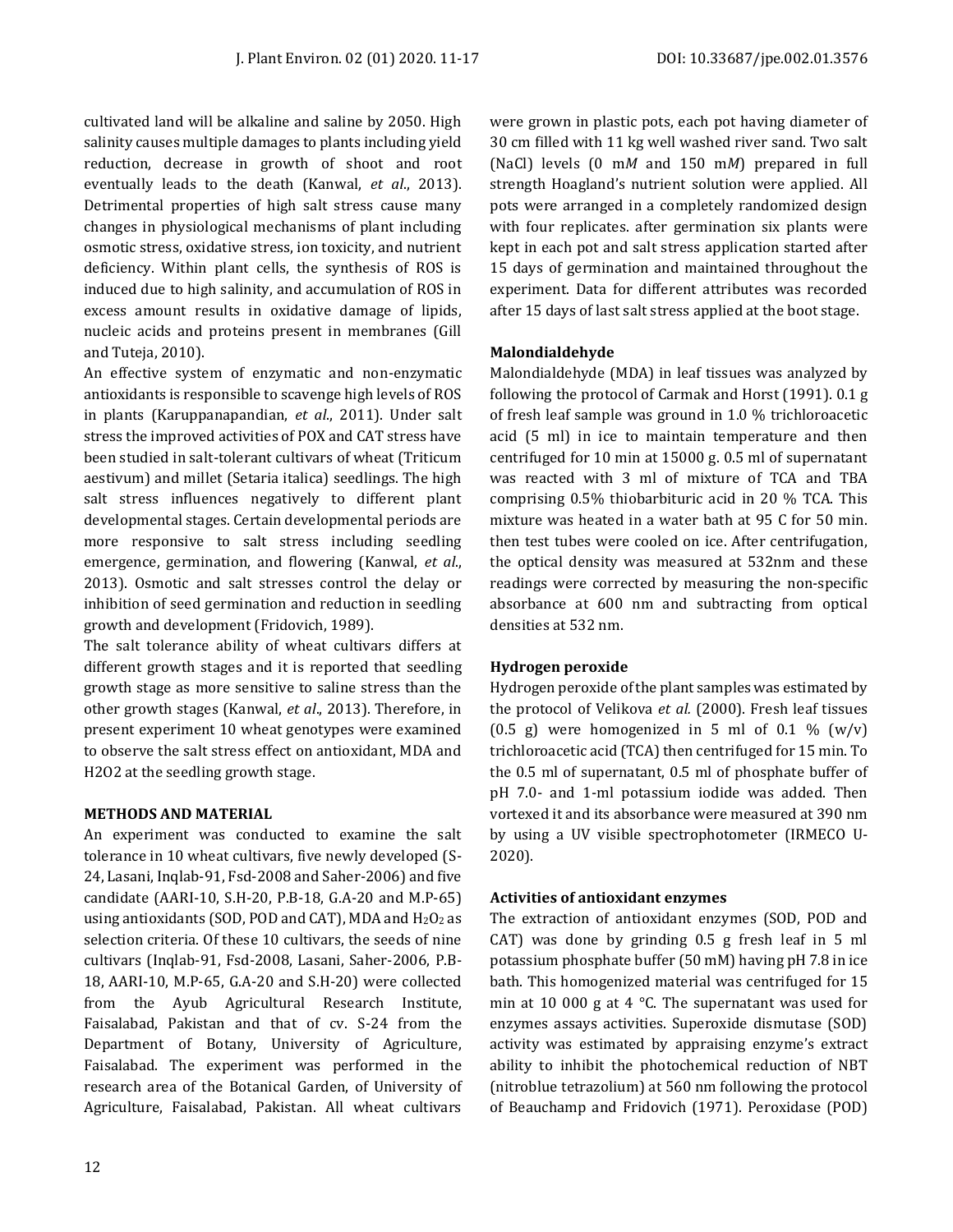and catalase (CAT) activities were estimated following the method Chance and Maehly (1955). Catalase activity was measured by adding enzyme  $(100 \mu l)$  extract to reaction solution (3 ml) having 20 mM  $H_2O_2$  in potassium phosphate buffer having pH 7.0 (50 mM) and decrease in optical density was read at 240 nm. Guiacol oxidation method was used to measure the peroxidase activity. 100 µl enzyme extract was added to reaction mixture (3 ml) having H<sub>2</sub>O<sub>2</sub> (40 mM) and guaiacol (20 mM) in 50 mM potassium phosphate buffer (pH 7.8). Optical densities of the reaction mixtures were read at 470 nm. Different enzyme activities were determined as an enzyme unit per mg protein.

#### **Total soluble proteins**

Fresh leaf sample (0.5 g) was ground in 10 ml 50mM phosphate buffer of pH 7.8. Then centrifuged at 6000×g for 20 min. The supernatant was used to determine the total soluble proteins by following Bradford (1976).

#### **Statistical analysis**

Bartlett's test was performed on data of each variable by using the MSTAT computer package (MSTAT, 1989) to work out analysis of variance. All means within a variable were compared using the LSD test at 5% probability.

#### **RESULTS**

In present study, the assessment of ten candidate and newly developed wheat (*Triticum aestivum* L.) cultivars was done on the basis of antioxidant (SOD, POD, CAT) activity in response to salinity stress. This assessment also includes the influence of saline stress on MDA and H2O<sup>2</sup> activity at the seedling growth stage of all ten cultivars of wheat. And the activity of MDA and  $H_2O_2$ showed a different pattern in all wheat cultivars under saline stress applied at the seedling stage. Same cultivars showed an increase in these attributes while, others showed decrease in values of these attributes under saline stress condition as compared to non-saline regime when stress applied at the seedling stage.

A significant increase in the concentration of superoxide dismutase (SOD) was recorded in six cultivars including S-24, Lasani, M.P-65, S.H-20, AARI-10 and G.A-20 when saline stress applied at the seedling stage than controlled conditions. While a slight increase in SOD activity was observed in P.B-18 cultivar under saline conditions as compared to control. However, the maximal increase in SOD conc. was observed in AARI-10. Inqlab-91, Saher-2006 and Fsd-2008 wheat cultivars showed decline in SOD conc. under salinity stress when applied at the seedling stage (Figure 1; Table 1).

Catalase (CAT) conc. was increased in three cultivars including S-24, Lasani, P.B-18 and AARI-10 under salinity stress when applied at the seedling stage than under controlled conditions. The CAT conc. was decreased significantly in cvs. Inqlab-91, Fsd-2008, M.P-65 and S.H-20 cultivars under stressed conditions while a slight decrease was observed in cvs. Saher-2006 and G.A-20 cultivars under salinity stress application at the seedling stage. While the maximum decline in this attribute was observed in cv. Fsd-2008 as compared to other cultivars (Figure 1; Table 1). A significant increase was observed in conc. of POD in cvs. S-24, Inqlab-91, Saher-2006, Lasani and AARI-10 under saline stress applied at the seedling stage as compared controlled. Whereas POD conc. was decreased in all other cultivars (M.P-65, S.H-20, Fsd-2008, P.B-18 and G.A-20) under salinity as compared to controlled conditions. While the highest decrease in POD conc. was observed in cv. G.A.- 20 (Figure 1; Table 1).

A significant increase was observed in leaf soluble proteins in all wheat cultivars except in cvs. Fsd-2008 and G.A.-20 in which reduction in this attribute was recorded under saline stress applied at the seedling stage as compared controlled. While a higher value for leaf soluble proteins was recorded in cvs. Saher-2006, M.P-65 and AARI-10 cultivars as compared to other cultivars (Figure 1; Table 1).

Leaf MDA content was decreased in cultivars S-24, Lasani, AARI-10 and G.A-20 under salinity stress when applied at the seedling stage than under controlled conditions. Whereas its conc. was increased in all other wheat cultivars i.e., Inqlab-91, Saher-2006, Fsd-2008, P.B-18 and S.H-20 under saline stress applied at the seedling stage. While a slight increase in MDA content was recorded in cv. M.P-65 under stressed condition. The reduction in conc. of  $H_2O_2$  was recorded in six wheat cultivars (S-24, Fsd-2008, P.B-18, M.P-65, AARI-10 and G.A-20) under saline conditions as compared to controlled. While increase in H2O<sup>2</sup> activity was recorded in all other wheat cultivars under salinity stress applied at the seedling stage. However, cv. Lasani showed a slight increase in this attribute due to salinity application with comparison to control (Figure 1; Table 1).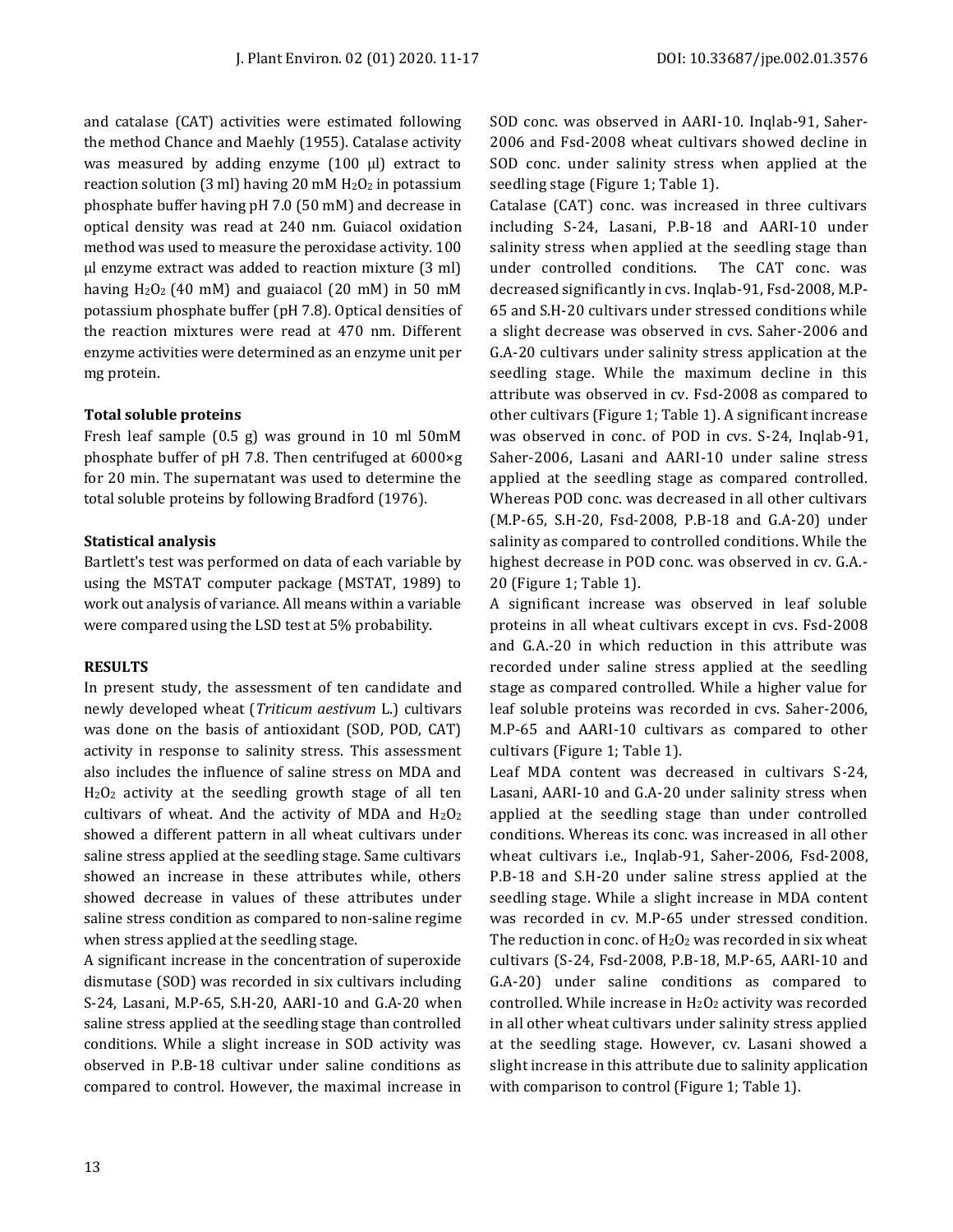

Figure 1. Leaf antioxidants (SOD, POD and CAT), total soluble proteins, MDA and  $H_2O_2$  of different cultivars of wheat (*Triticum aestivum* L.) as influenced by salt stress (150m*M*) applied at the seedling stage (mean ± S.E.) SOD= Superoxide dismutase, POD= Peroxidase, CAT= Catalase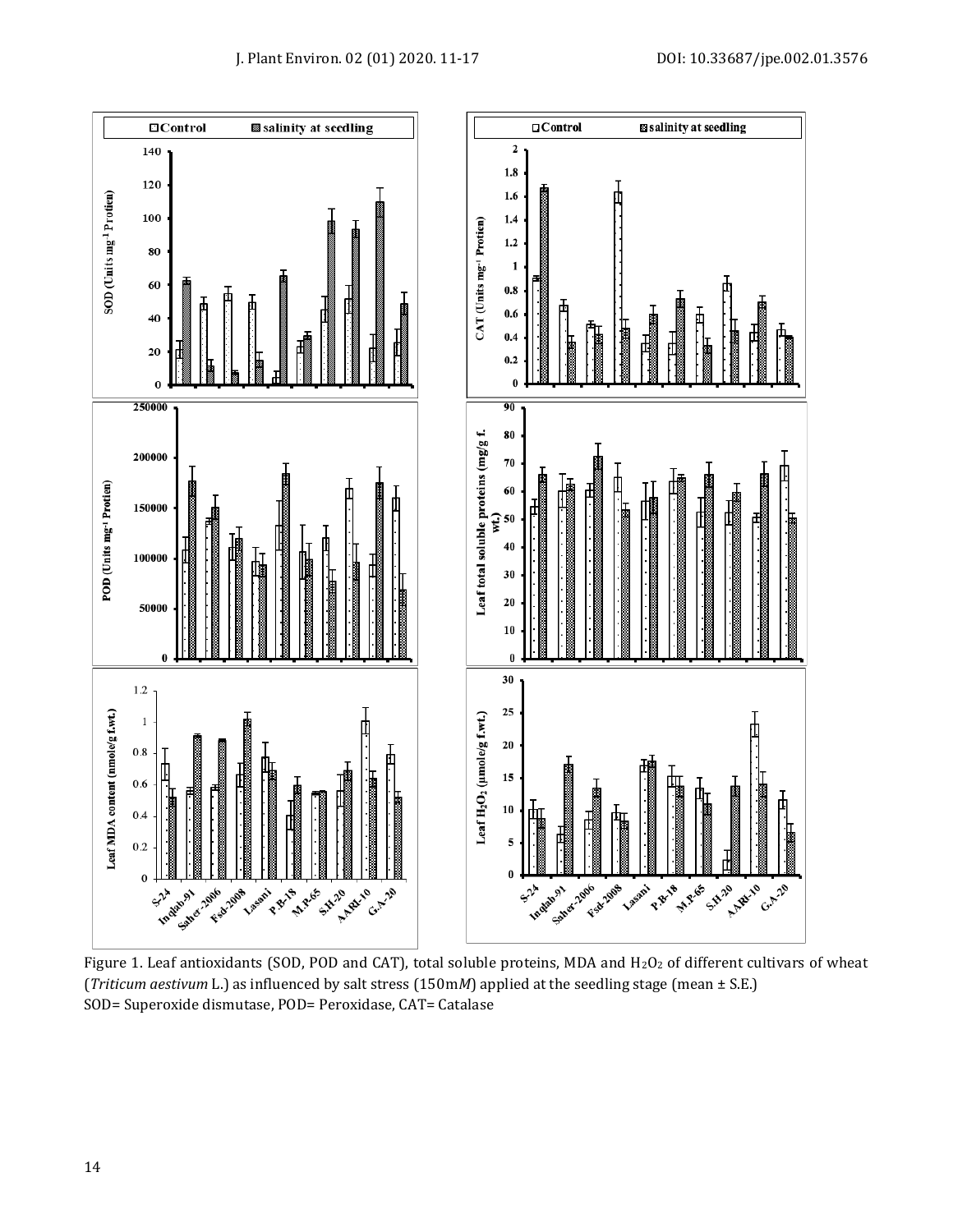| Source          | Df | <b>SOD</b>             | <b>POD</b> | <b>CAT</b>                    |
|-----------------|----|------------------------|------------|-------------------------------|
| Salt stress (S) |    | $261.79*$              | $1.306*$   | 0.0013ns                      |
| Cultivars (CV)  | 9  | 1754.24***             | $2.825*$   | $0.046*$                      |
| $S \times C_V$  | 9  | 4049.53***             | $3.55*$    | $0.126*$                      |
| Error           | 40 | 186.7                  | 3.262      | 0.044                         |
| Source          | Df | Total soluble proteins | <b>MDA</b> | H <sub>2</sub> O <sub>2</sub> |
| Salt stress (S) |    | 168.26*                | $0.034$ ns | $209.71*$                     |
| Cultivars (CV)  | 9  | 157.05*                | $0.478*$   | 65.39*                        |
| $S \times C_V$  | 9  | 72.42*                 | $0.299*$   | 50.695*                       |
| Error           | 40 | 87.104                 | 0.308      | 19.208                        |

Table 1. Mean square values from analyses of variance of data for different antioxidants, total soluble proteins, MDA and  $H_2O_2$  of 10 wheat cultivars under salt stress.

\*, \*\*, \*\*\* = significant at 0.05, 0.01, and 0.001 level, respectively; ns = non-significant

#### **DISCUSSION**

Salt stress has been frequently stated as one of the main reasons of oxidative injury in plant tissues (Jalali-e-Emam, *et al*., 2011). Whereas, by developing a resilient defence system together with antioxidant enzymes such as SOD, POD and CAT plants can prevent themselves from the destructive possessions of reactive oxygen species (ROS) (Joseph, *et al*., 2011). In this research, the activity of antioxidant enzymes such as SOD, POD and CAT is affected by the salinity stress. Generally, in plant cells the production of ROS including H2O<sup>2</sup> and O2• − is enhanced when they are exposed to salt stress, which results in substantial damage in the composition of cell membranes because of lipid peroxidation (Blokhina *et al*., 2003).

The production of antioxidant enzymes such as SOD, POD, CAT and GR (glutathione reductase) can alleviate the harmful effects induced by salinity, these antioxidant enzymes can scavenge ROS effectively (Ashraf, *et al*., 2008). From these antioxidant enzymes, SOD functions at the membrane boundaries as the first line of defence mechanism against oxidation. Scavenging of ROS, particularly superoxide radical was completed properly when SOD activity was high at the membranes therefore, oxidative stress and membrane damage was decreased, resulting an increase in oxidative stress tolerant behaviour. The level of superoxide was increased in cells due to salinity stress. It is necessary to scavenge superoxide, if SOD does not scavenge these radicals then they disturb the normal functioning and production of vital biomolecules (Mittler, 2002). Furthermore, the superoxide inactivates or disturbs the normal functioning of some antioxidant enzymes such as peroxidases (Fridovich, 1989) and catalases (Joseph, *et al*., 2011) which are essential for scavenging of  $H_2O_2$ . As reported earlier in many researches, increased concentration of SOD in cvs. Lasani, S-24, AARI-10, S.H-20, G.A-20 and M.P-65 exhibited their ability to scavenge ROS in a better way under saline conditions (Joseph, *et al*., 2011).

Another significant antioxidant enzyme is CAT that is present in the peroxisomes and transforms  $H_2O_2$  to water (McCord and Fridovich, 1969). In peroxisomes  $H_2O_2$  is produced from photorespiration and β-oxidation of fatty acids (Morita, *et al*., 1994). In Plant cells the higher activity of APX and CAT increase the membrane stability and decrease the level of  $H_2O_2$ . In present study, Catalase (CAT) conc. was increased in three cultivars including Lasani, S-24, AARI-10 and P.B-18. Although, CAT conc. was decreased considerably at the seedling stage in cultivars Fsd-2008, S.H-20 Inqlab-91 and M.P-65 under saline conditions. However, increased CAT conc. and decrease in H2O<sup>2</sup> level in cvs. S-24, Lasani, P.B-18 and AARI-10 indicates the salt tolerance capability of these cultivars by controlling the  $H_2O_2$  level produced under stress (Bradford, 1976). These finding are also in agreement with different studies on different crops e.g., wheat, *Glycine max* L., Maize (Azooz, *et al*., 2009).

It is believed that POD together with CAT are two efficient scavenging systems for  $H_2O_2$ , in cells of plants these systems facilitate the rapid removal of H2O<sup>2</sup> (Blokhina, *et al*., 2003; Mittler, 2002). In our experiment, POD activity in cvs. S-24, Lasani and AARI-10 was significantly enhanced when plants were grown under salinity stress (150 mM NaCl). The enhancement of POD activity by salinity has also been observed in rice (Lee, *et al*., 2001) pea and mulberry (Harinasut, *et al*., 2003). In tolerant plants, POD activity was found to be higher to protect plants against the oxidative stresses. These findings suggest cvs. S-24, Lasani and AARI-10 to be salt tolerant.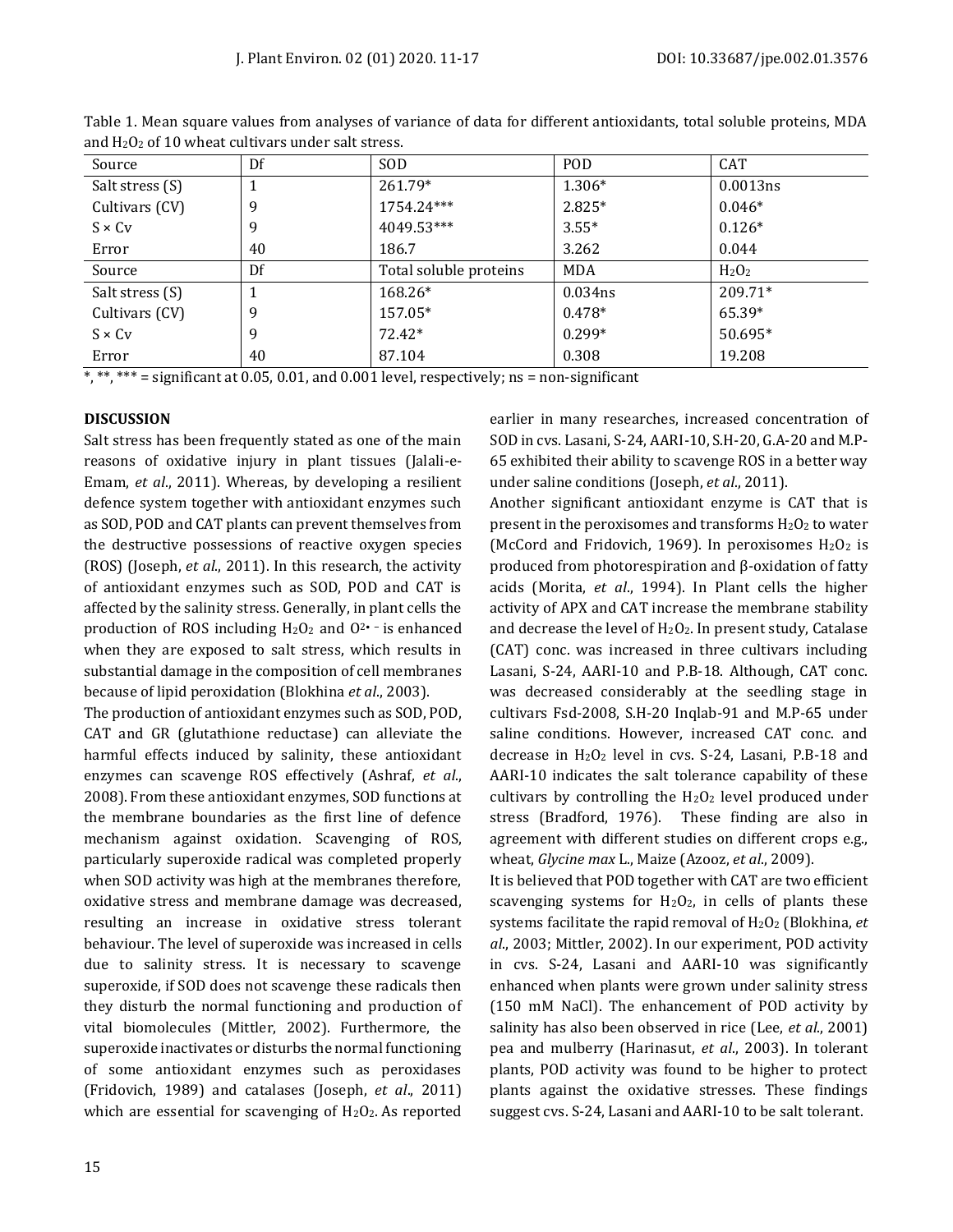The substantial membrane damage is due to the decreased activity of SOD under salinity. Due to decreased SOD activity an increase in oxidative stress and MDA content occurred. Under salinity stress conditions membrane lipid peroxidation occurs which is an indication of membrane leakage and damage (Kanwal, *et al*., 2013). MDA is the secondary end-product of polyunsaturated fatty acid oxidation. Estimation of malondialdehyde (MDA) is done to measure the degree of lipid peroxidation which is the indicator of oxidative stress (Lin, *et al*., 2000). In plant cells the lipid peroxidation seems to be originated by a number of ROS. To evaluate the sensitivity as well as tolerance of plants to salt and oxidative stress, the rate of lipid peroxidation with respect to MDA can be used as an indication (Jain, *et al*., 2001). Our results showed that lipid peroxidation was influenced by salinity stress in all wheat cultivars which responded differently to leaf MDA contents under salt stress. However, there was a significant decline in MDA contents under salt stress in S-24, Lasani, AARI-10 and G.A-20 wheat cultivars. Reduced contents of MDA are an important indicator of stress tolerance as shown in some earlier studies e.g., in salt tolerant cultivars of barley (Liang, *et al*., 2003), sorghum (Brankova *et al*., 2005), wheat and Maize (Azooz, *et al*., 2009) and *Glycine max L*. From all these findings and results, it can be inferred that salt tolerance ability of different wheat cultivars was associated with higher antioxidant activity and lower levels of MDA and H2O2. However, all wheat cultivars responded differently to different parameter examined in this study. From all cultivars, S-24, Lasani, AARI-10 and G.A-20 were found to be tolerant on the basis of higher antioxidant activities and lower MDA and H2O2 content in plant tissues particularly salinity stress application at the seedling stage.

#### **REFERENCES**

- Ashraf, M., H.R. Athar, P.J.C. Harris and T.R. Kwon. 2008. Some prospective strategies for improving crop salt tolerance, Advances in Agronomy, 97: 45-110.
- Azooz, M.M., A.M. Ismail, and M.F. Abou Elhamd. 2009. Growth, lipid peroxidation and antioxidant enzyme activities as a selection criterion for the salt tolerance of maize cultivars grown under salinity stress, International Journal of Agriculture and Biology, 11(1): 21-26.
- Beauchamp, C. and I. Fridovich. 1971. Superoxide dismutase: Improved assays and an assay

applicable to acrylamide gels. Analytical biochemistry, 44(1): 276--287.

- Blokhina O., E. Virolainen and K.V. Fagerstedt. 2003. Antioxidants, oxidative damage and oxygen deprivation stress: a review. Annals of Botany, 91(2): 179-194.
- Bradford, M.M. 1976. A rapid and sensitive method for the quantitation of microgram quantities of protein utilizing the principle of protein-dye binding. Annual Review of Biochemistry, 72: 248-254.
- Brankova, L., S. Ivanov, V. Alexieva and E. Karanov. 2005. Salt induced alteration in the levels of some oxidative parameters and unspecific defence compounds in leaves of two plant species (cotton and bean) with different sensitivity to salinity, Comptes Rendus-Academie Bulgare Des Sciences, 58(11): 1307--1312.
- Carmak, I. and J.H. Horst. 1991. Effects of Aluminum on Lipid peroxidation, Superoxide Dismutase, Catalase, and Peroxidase Activities in Root Tips of Soya Bean (*Glycine max*). Physiologia Plantarum, 83(3): 463-468.
- Chance, B. and A. Maehly. (1955). Assay of catalase and peroxidase, Methods in Enzymology, 2: 764-817.
- Chaves, M.S., J.A. Martinelli, C. Wesp-Guterres, F.A.S. Graichen, S. Brammer, S.M. Scagliusi, P.R. Da Silva, P. Wiethölter, G.A.M. Torres and E.Y. Lau. 2013. The importance for food security of maintaining rust resistance in wheat, Food Security, 5(2): 157-176.
- Curtis, T. and N.G. Halford. 2014. Food security: the challenge of increasing wheat yield and the importance of not compromising food safety. Annals of applied biology, 164(3): 354-372.
- Fridovich, I. 1989. Superoxide dismutases: An adaptation to a paramagnetic gas. Journal of Biological Chemistry, 264(14): 7761-7764.
- Gill, S.S. and N. Tuteja. 2010. Reactive oxygen species and antioxidant machinery in abiotic stress tolerance in crop plant., Plant physiology and biochemistry. 48(12): 909-930.
- Harinasut, P., D. Poonsopa, K. Roengmongkol and R. Charoensataporn. 2003. Salinity effects on antioxidant enzymes in mulberry cultivar. Science Asia, 29(2): 109-113.
- Jain, M., G. Mathur, S. Koul and N.B. Sarin. 2001. Ameliorative effects of proline on salt stressinduced lipid peroxidation in cell lines of groundnut (*Arachis hypogea* L.). Plant Cell Reports,